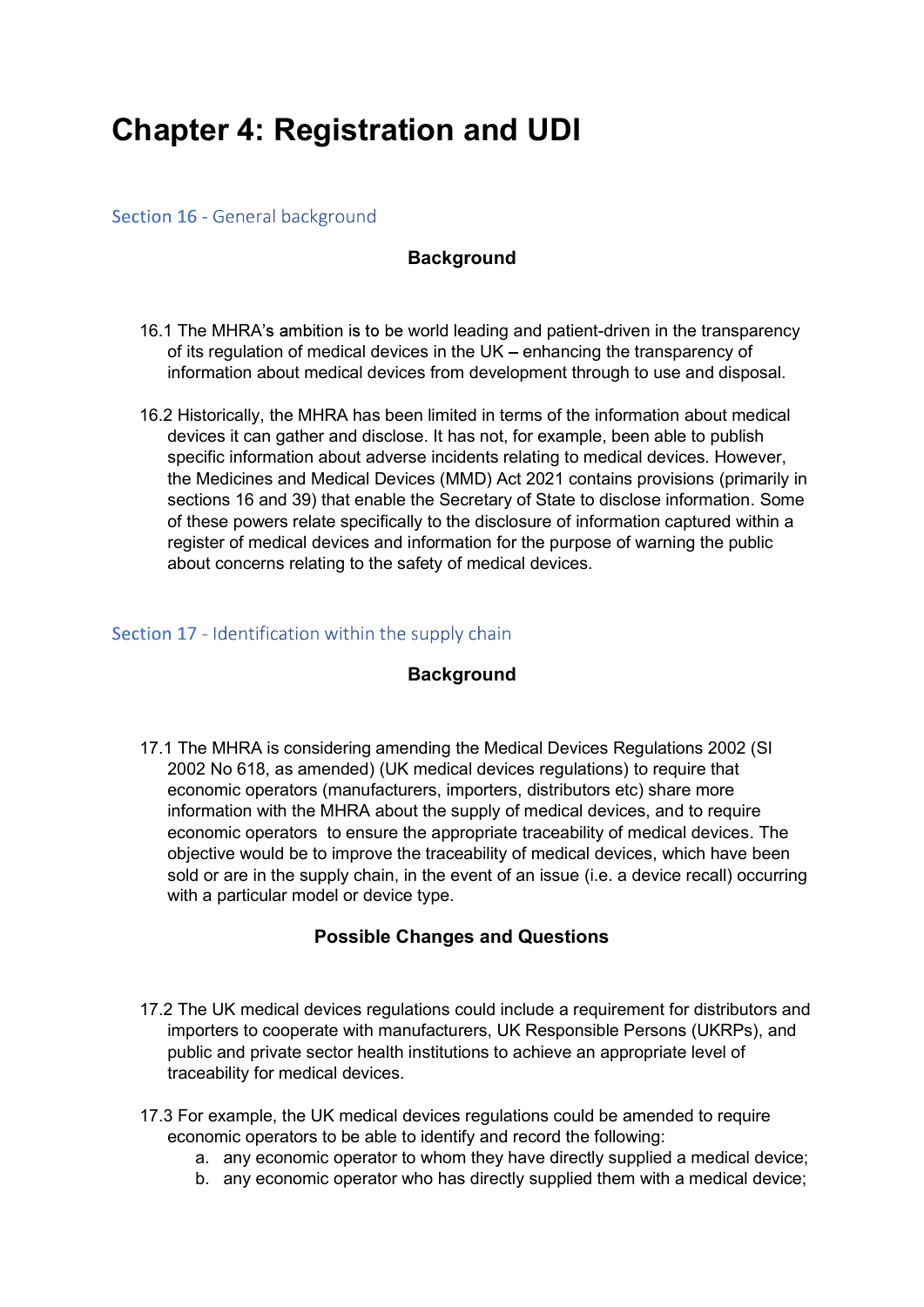- c. any public or private sector health institution or healthcare professional to<br>which they have directly supplied a medical device;<br>d. any lay person/user/patient directly supplied with the medical device.<br>he records desc which they have directly supplied a medical device;
- d. any lay person/user/patient directly supplied with the medical device.
- 17.4 The records described in paragraph 17.3 would need to be kept for a specific time period and provided to the MHRA upon request.
	- Q17.1 Do you think the UK medical devices regulations should include the requirements set out in paragraph 17.1 for economic operators to ensure traceability of medical devices? ('Yes' / 'No' / 'Don't Know/No )
	- Q17.2 Please outline any other traceability requirements which should be introduced for economic operators.
	- Q17.3 If we were to introduce a requirement for economic operators to be able to track the supply of medical devices, and to keep the records pertaining to that for a specific time period (as set out under paragraphs 17.3 and 17.4 above), what time period should be specified?
	- Q17.4 Please provide your reasoning (including any available relevant evidence) to support your answers to questions 17.1-17.3, including any impacts on you or other stakeholder groups.

Section 18 - Nomenclature

#### **Background**

- 18.1 Medical device nomenclature provides a coding system for medical devices. It is used to identify a medical device without the need for terms or descriptions which may not be understood across different languages. For example, by looking at the nomenclature code we can tell that the medical device is, for example, a bedrail, or a wheelchair.
- 18.2 Manufacturers of medical devices or their UK Responsible Persons (UKRPs) are currently required to register all medical devices being placed on the UK market with the MHRA in line with the grace periods provided for in the Regulations (with limited  $exceptions - see MHRA guidance for more details).$
- 18.3 When registering medical devices with the MHRA and when reporting adverse incidents relating to medical devices to the MHRA, manufacturers (or their UKRP, if applicable) must submit a Global Medical Devices Nomenclature (GMDN) code to identify the medical device.
- 18.4 MHRA considers GDMN to be the best option for medical device nomenclature for the UK system. GMDN is the most widely used nomenclature system worldwide and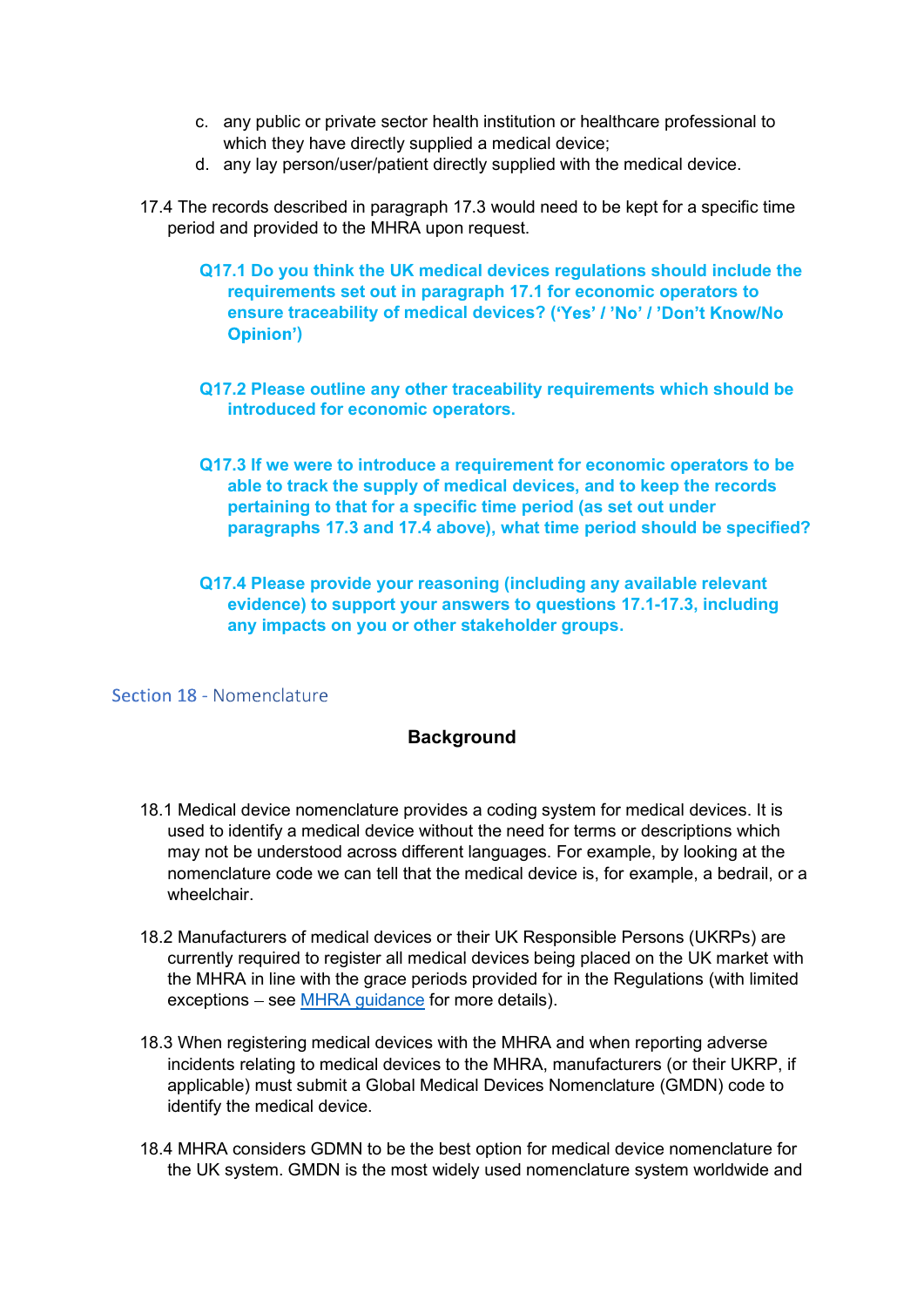it is required by the US, Canada, Australia, Singapore, and other nations in regulatory submissions and UDI databases.

18.5 The EU Medical Devices Regulations (2017/745) and EU in vitro Diagnostic Medical Devices Regulations (2017/746), require manufacturers to assign European Medical Device Nomenclature (EMDN) rather than GMDN to medical devices, for regulatory purposes such as the submission of information to the EU database for medical devices - EUDAMED

# Possible Changes and Questions

- 18.6 The MHRA considers that it has two options: it could continue to require the use of GMDN nomenclature for purposes of medical device identification, and the Medical Devices Regulations 2002 (SI 2002 No 618, as amended) (UK medical devices regulations) could be amended to reflect this. Or alternatively, the UK medical devices regulations could require manufacturers to use EMDN nomenclature for purposes of medical device identification.
	- Q18.1 Please select which nomenclature, for purposes of medical device identification, should be required under the UK medical devices regulations: (GMDN / EMDN / Other (please specify))
	- Q18.2 Please provide your reasoning (including any available relevant evidence) to support your answers to questions 18.1-18.2, including any impacts on you or other stakeholder groups.

#### Section 19 - Unique Device Identification

#### **Background**

- 19.1 Unique Device Identification is intended to provide a globally harmonised device identification and coding which allows unambiguous identification of a specific device on a market. The FDA, EU and other regulators have developed UDI systems in line with International Medical Device Regulators Forum (IMDRF) guidance.
- 19.2 As set out in the glossary to this consultation, by Unique Device Identifier (UDI) we mean a series of numeric or alphanumeric characters that is created through internationally accepted device identification and coding standards and that allows unambiguous identification of specific devices on the market.
- 19.3 Whereas medical device nomenclature helps us to identify the type of medical device, the UDI is unique to the medical device itself, enabling us to identify the medical device and who manufactured it or placed it on the market.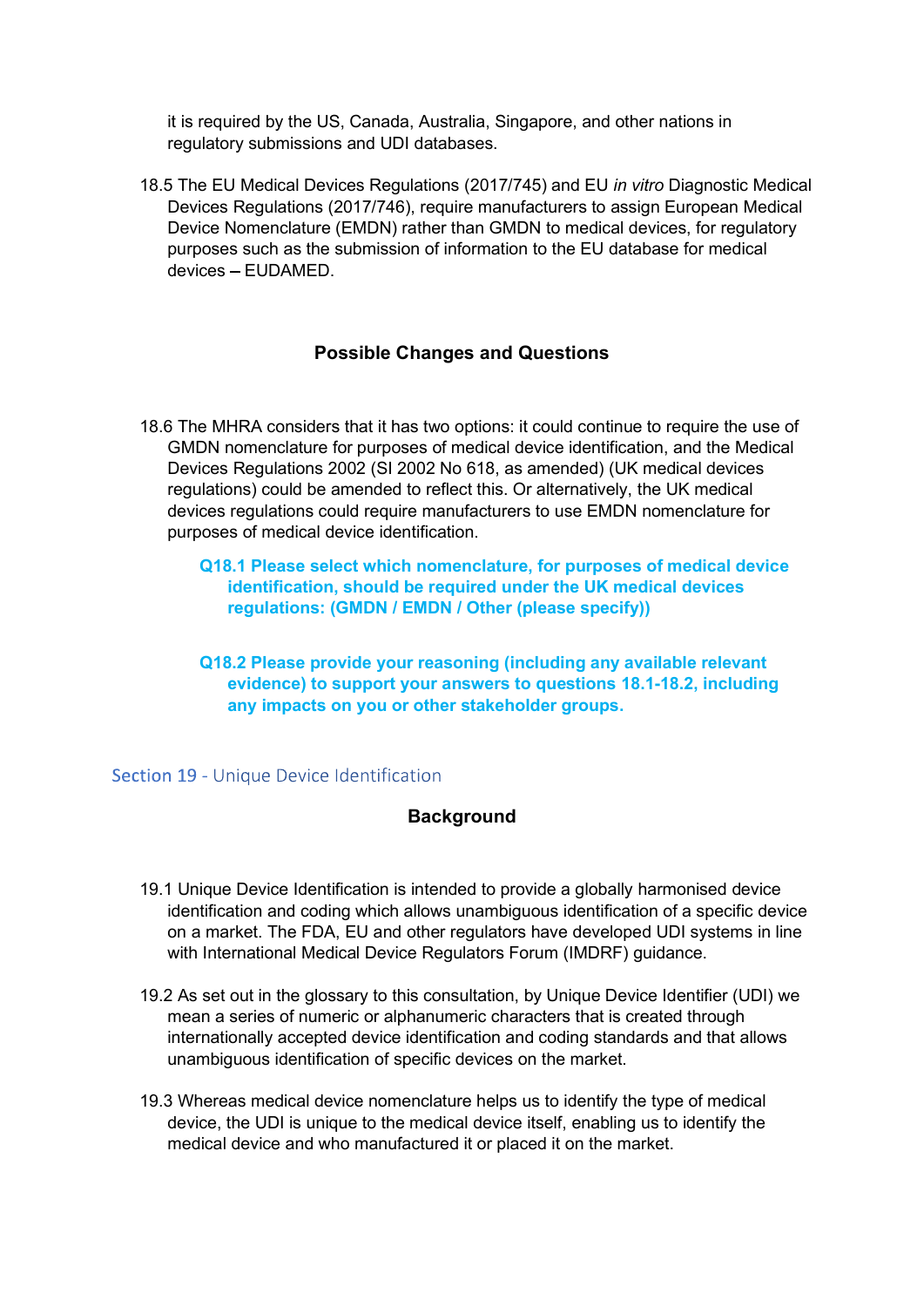- - a. a UDI device identifier ('UDI-DI') specific to a manufacturer and a model of medical device
- 19.4 UDIs consist of:<br>
a. a UDI device identifier ('UDI-DI') specific to a manufacturer and a model of<br>
medical device<br>
b. a UDI production identifier ('UDI-PI') that identifies the unit of medical device<br>
production and, b. a UDI production identifier ('UDI-PI') that identifies the unit of medical device production and, if applicable, the packaged medical devices. The different types of UDI-PIs include serial number, lot number, software identification and, manufacturing date or expiry date or both.
- 19.5 Manufacturers could be required to assign UDI to device labels or, for certain devices such as reusable devices, to the device itself.
- 19.6 Many manufacturers have already obtained UDIs for their medical devices and the MHRA currently requests UDI information at the point of medical device registration on a voluntary basis. The Medical Device Regulations 2002 (SI 2002 No 618, as amended) (UK medical devices regulations) do not provide a legal obligation for manufacturers to obtain or provide the MHRA with a medical device's UDI.
- 19.7 If all medical devices on the UK market were allocated and labelled with a UDI (UDI-DI and UDI-PI), this could significantly enhance the ability to trace and identify medical devices in the supply chain. For example, it could assist public and private sector healthcare professionals, economic operators and the wider public in reporting incidents related to medical devices to the MHRA and the manufacturer. Additionally, when a manufacturer needs to undertake a Field Safety Corrective Action and issue a Field Safety Notice requiring the return or modification of a range of their medical devices these could be unambiguously traced back through the supply chain.
- 19.8 Manufacturers could also be required to make use of Basic UDI-DI as the primary identifier of device models. Basic UDI-DI is used for administrative purposes to identify a group of products with the same intended purpose, risk class and essential design and manufacturing characteristics. Essentially, a manufacturer can group together similar types of medical devices under the same Basic UDI-DI so that these groupings can be recognised by others. Basic UDI-DI does not appear on the medical device label or packaging but it would be included in regulatory documentation, such as the Certificate of Conformity etc.

# Possible Changes and Questions

# Assignment of UDI

19.9 The UK medical devices regulations could be amended to require that before placing a medical device (including an IVD) onto the UK market or putting a medical device into service, the manufacturer must assign, if applicable, to all outer packaging (not including shipping containers), a UDI which consists of a UDI device identifier ('UDI-DI') and a UDI- production identifier ('UDI-PI') The UDI-DI is specific to a manufacturer and a device and is also used as the "access key" to information stored in a UDI database. The UDI production identifier ('UDI-PI') identifies the unit of medical device production and if applicable the packaged medical devices. The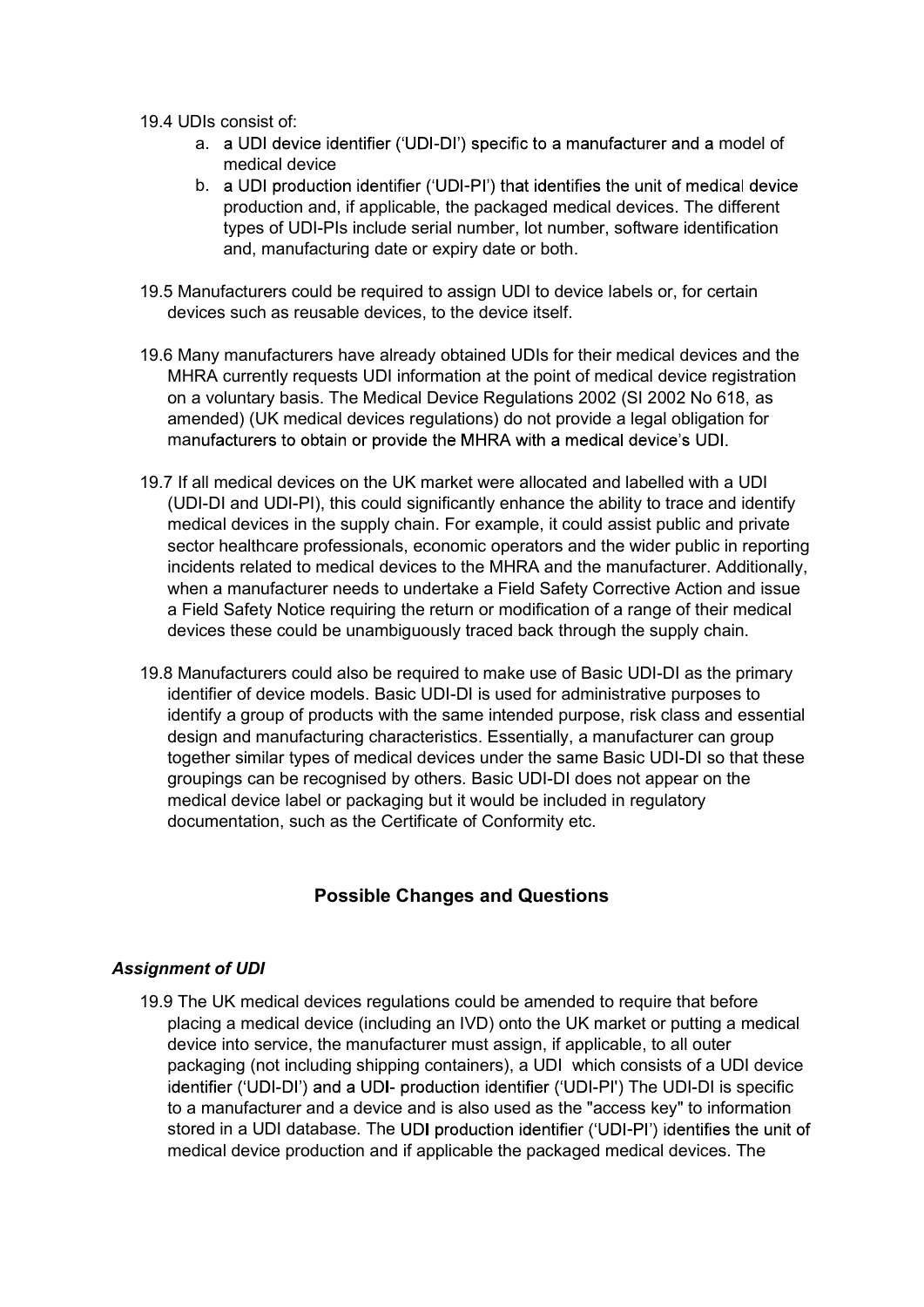different types of UDI-PIs include serial number, lot number, software identification, and manufacturing date or expiry date or both.

- 19.10 The UK medical devices regulations could also require manufacturers to allocate Basic UDI-DI (defined in the glossary to this consultation) to their devices, and to provide this to the devices registration system and relevant regulatory documentation.
	- Q19.1 Do you think that the UK medical devices regulations should include a definition of the term 'Unique Device Identifier'? ('Yes' / 'No' / 'Don't )
	- Q19.2 If you answered 'yes' to question 19.1, please outline what you think should be included in this definition.
	- Q19.3 Do you think the UK medical devices regulations should require manufacturers to assign UDIs to medical devices before they are placed on the market? (Yes/No/Don't Know/No Opinion)
	- Q19.4 If you have answered 'yes' to question 19.3, please outline any particular requirements which should be introduced in regards to how UDIs should be applied to medical devices and any aspects which require clarification.
	- Q19.5 Should devices that are reusable bear a UDI carrier (e.g. barcode) that is permanent and readable after each process on the device itself? ('Yes' / 'No' / 'Don't Know/No Opinion')
	- Q19.6 Please outline whether you think there should be any exceptions to this rule and please provide examples and reasoning.
	- Q19.7 Should the UK medical devices regulations include requirements for Basic UDI-DI to identify medical device models? ('Yes' / 'No' / 'Don't **Know/No Opinion')**
- 19.11 The UK medical devices regulations could be amended to require that manufacturers assign UDIs to their medical devices before applying to an Approved Body for conformity assessment (where they need to do so).

Q19.8 Do you think manufacturers should be required to assign and apply UDIs to their medical devices before applying to Approved Bodies for conformity assessment? ('Yes' / 'No' / 'Don't Know/No Opinion')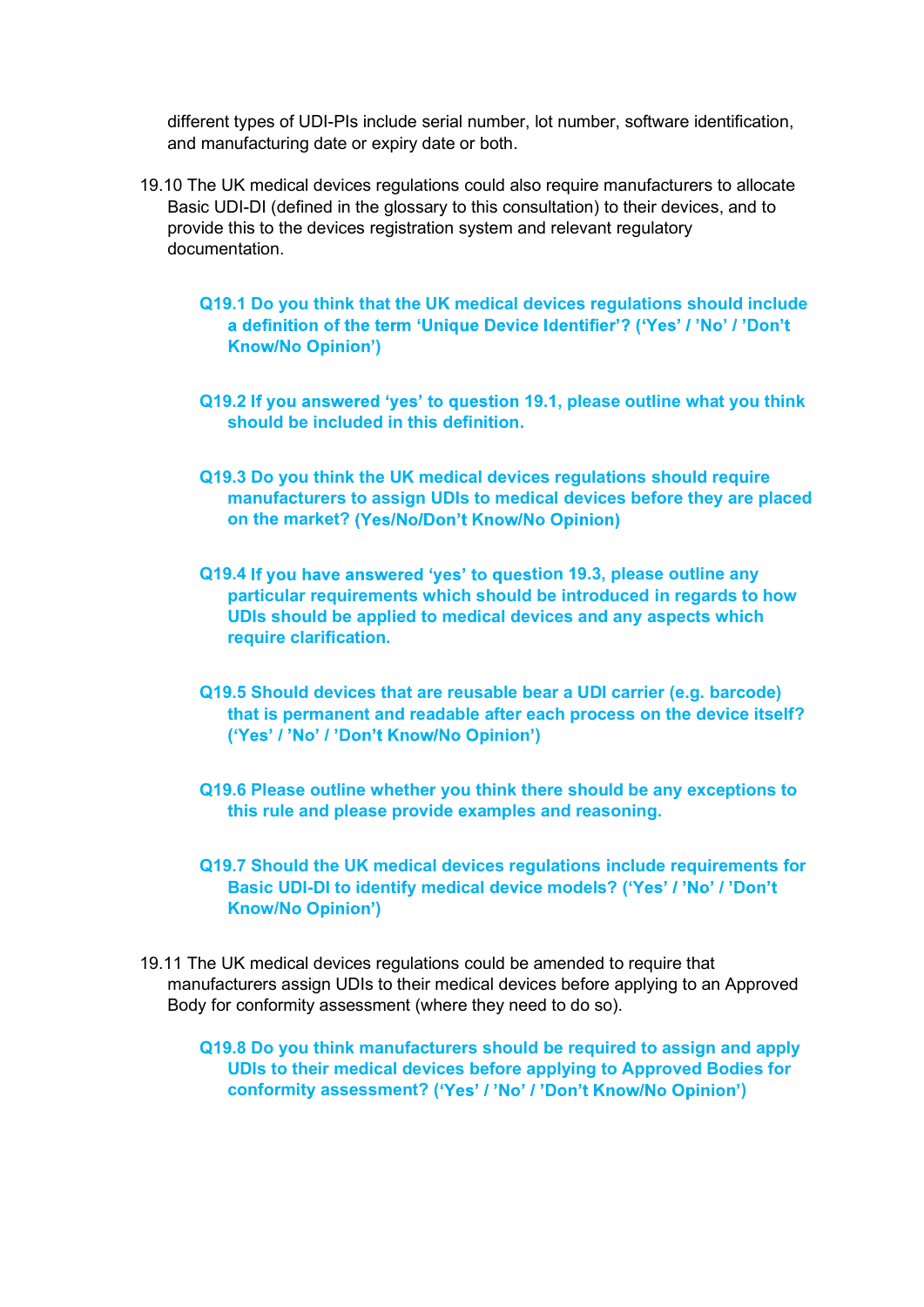- 19.12 The UK medical devices regulations could be amended to include requirements for<br>the use of the UDI and/or Basic UDI-DI in certain circumstances, including the<br>following:<br>a. on the Certificate of Conformity (see Chapt the use of the UDI and/or Basic UDI-DI in certain circumstances, including the following:
	- a. on the Certificate of Conformity (see Chapter 6, Section 26) for the medical device (Basic UDI-DI) – responsibility of the Approved Body
	- b. on the Declaration of Conformity (see Chapter 6, Section 28) for the medical device (Basic UDI-DI) - responsibility of the manufacturer
	- c. in the patient implant information provided for an implantable medical device (UDI-DI) (see Chapter 11) – responsibility of the manufacturer
	- d. when registering medical devices (see Chapter 4, Section 20) with the MHRA (Basic UDI-DI and UDI-DI) - responsibility of the manufacturer or UK Responsible Person
	- e. when reporting serious incidents e.g. death of a patient which could have been caused by the medical device (see Chapter 8, Section 47) to the MHRA (UDI-DI) – responsibility of the economic operator making the report
	- f. when issuing field safety corrective actions (FSCA's) e.g. advising the recall of a device due to a safety issue (see Chapter 8, Section 49) to the  $MHRA$  (UDI-DI) – responsibility of the manufacturer
	- Q19.9 Do you think the UK medical devices regulations should stipulate that the UDI or Basic UDI-DI of a medical device should be provided in the circumstances set out in paragraph 19.12? ('Yes' / 'No' / 'Don't )

# Q19.10 Please outline any other circumstances in which the UDI or Basic UDI-DI should be provided for a medical device.

- 19.13 The UK medical devices regulations could be amended to exempt certain medical devices from the requirement to assign a UDI. Such medical devices could include custom-made medical devices (see Chapter 12, Section 53) and investigational medical devices/medical devices for performance study (see Chapter 7, Section 44).
- 19.14 Manufacturers could alternatively be required to assign a unique serial number to custom-made medical devices before they are placed on the UK market or put into service. This number should be retained by the manufacturer.

# Q19.11 Do you think that certain medical devices should be exempt from the UDI requirements? ('Yes' / 'No' / 'Don't Know/No Opinion')

Q19.12 If you have answered 'yes' to question 19.11, please outline what medical devices should be exempt.

Q19.13 Should manufacturers of custom-made devices be required to assign a unique serial number to the device? ('Yes' / 'No' / 'Don't **Know/No Opinion')**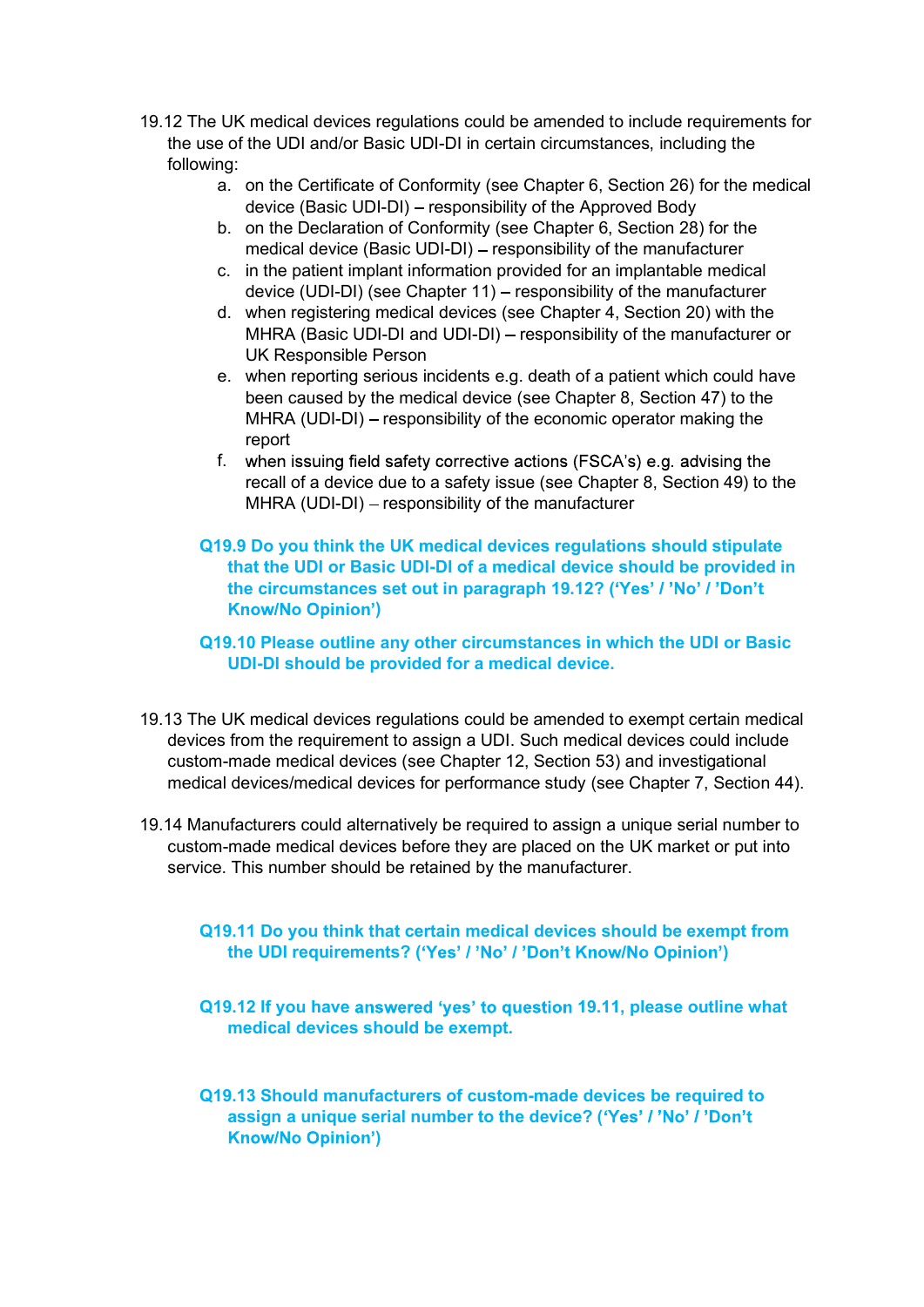#### UDI Issuing Entities

- 19.15 UDI-issuing entities operate systems for assignment of UDIs. There are currently four designated issuing entities for the EU system - GS1, HIBCC, ICCBBA, IFA. For a future UK system, the MHRA could designate one or more issuing entity. Manufacturers could be required to obtain a UDI from an MHRA-designated issuing entity and apply this to the medical device before placing the device on the UK market.
	- Q19.14 Please outline which issuing entities should be designated by the MHRA. In your response please provide the following information:
	- a. should the MHRA designate one or multiple UDI issuing entities?
	- b. if there should be one issuing agency, which one (and why)?
	- c. if there should be multiple issuing agencies, which ones (and why)?

#### UDI retention and storage

- 19.16 The UK medical devices regulations could include a requirement for secure data storage of the UDI of medical devices by economic operators, health institutions and healthcare professionals by electronic means for a specified time period.
- 19.17 The UK medical devices regulations could be amended to include a requirement for manufacturers to keep an up-to-date list of all UDIs they have assigned to medical devices as part of the technical documentation for the medical device.
	- Q19.15 Do you think manufacturers should be required to keep an up-todate list of all UDIs they have assigned to medical devices as part of the technical documentation? ('Yes' / 'No' / 'Don't Know/No Opinion')
	- Q19.16 If you answered 'yes' to question 19.15, how long should manufacturers be required to hold this information? When responding to this question, please indicate whether you think there should be different minimum periods of retention depending upon type of device / risk classification.
- 19.18 The UK medical devices regulations could be amended to require economic operators (e.g. manufacturers, importers, distributors) to store and keep, by electronic means, the UDI of certain medical devices which they have supplied or with which they have been supplied. This requirement could apply to all implantable medical devices, or to certain types of implantable medical devices.
	- Q19.17 Do you think economic operators should be required to store the UDI numbers of certain medical devices? ('Yes' / 'No' / 'Don't Know/No Opinion')
	- Q19.18 If you have answered 'yes' to question 19.17, please select which groups of medical devices should fall under this requirement: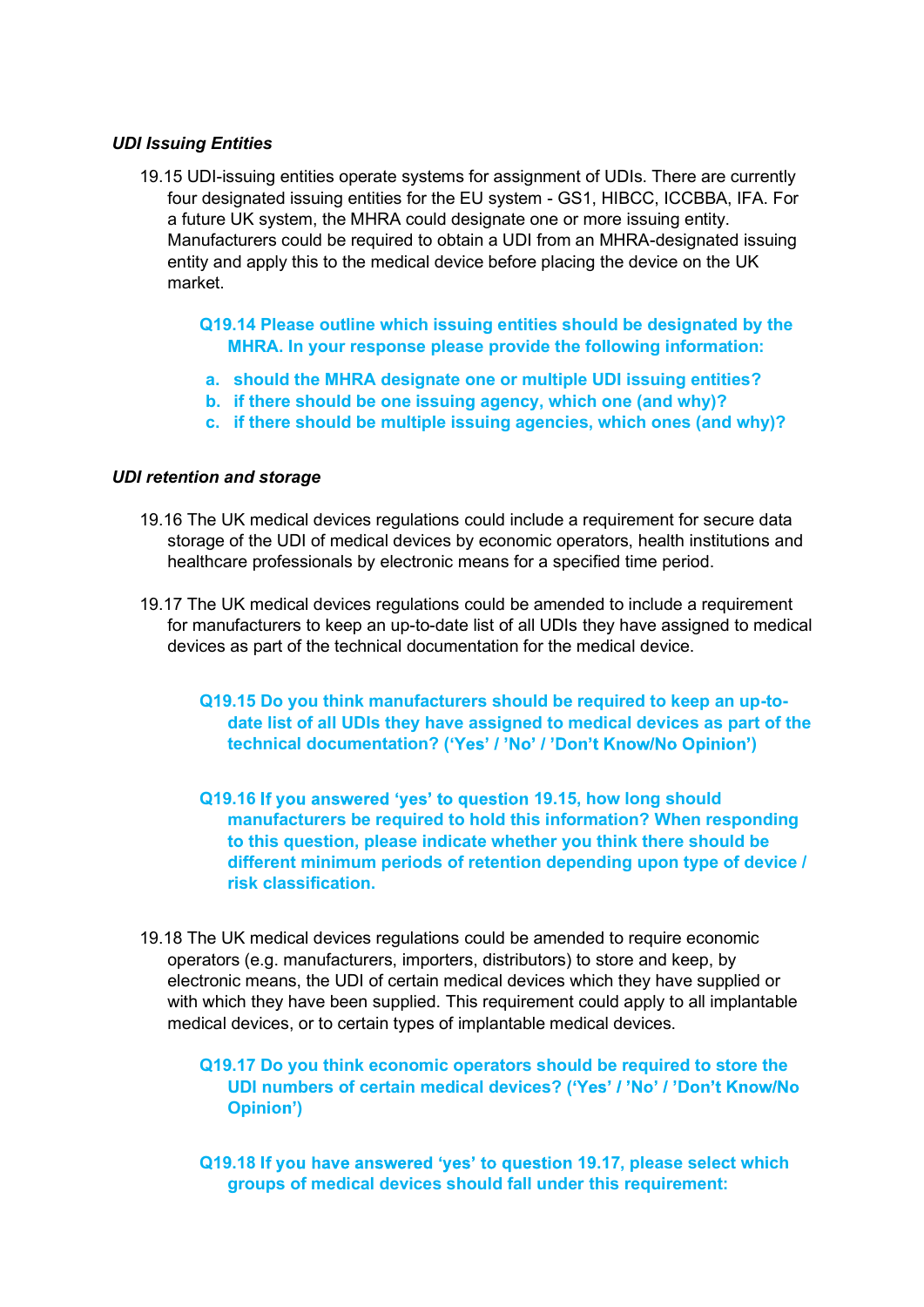- a. all implantable medical devices
- b. Class III implantable medical devices
- c. Class IIb implantable medical devices
- $d.$  Other  $-$  please specify
- e. don't know/no opinion
- 19.19 The UK medical devices regulations could be amended to require healthcare professionals and/or health institutions to store and keep by electronic means, the UDI of the medical devices which they have supplied and to which patient they have been supplied or with which they have been supplied. This requirement could apply to all implantable medical devices, or certain types of implantable medical devices.
	- Q19.19 Do you think healthcare professionals and/or health institutions should be required to store the UDIs of certain medical devices? ( )
	- Q19.20 If you have answered 'yes' to question 19.19, please outline what types / risk classification of medical devices should fall under this requirement.
	- a. all implantable medical devices
	- b. Class III implantable medical devices
	- c. Class IIb implantable medical devices
	- d. Other please specify
	- e. don't know/no opinion
- 19.20 The UK medical devices regulations could be amended to introduce rules for the UDI system to help clarify the requirements of the Regulations. Rules could, for example, set out circumstances in which a new UDI-DI would need to be assigned to a given device, e.g. a change in trade name of the manufacturer or change in sterility of the device.
	- Q19.21 Do you think that the UK medical devices regulations should introduce new rules for the UDI system, to provide clarity? ('Yes' / 'No' / )
	- Q19.22 If you have answered 'yes' to question 19.21 please outline what rules the UK medical devices regulations should include in regard to the UDI system.
	- Q19.23 Please provide your reasoning (including any available relevant evidence) to support your answers to questions 19.1-19.22, including any impacts on you or other stakeholder groups.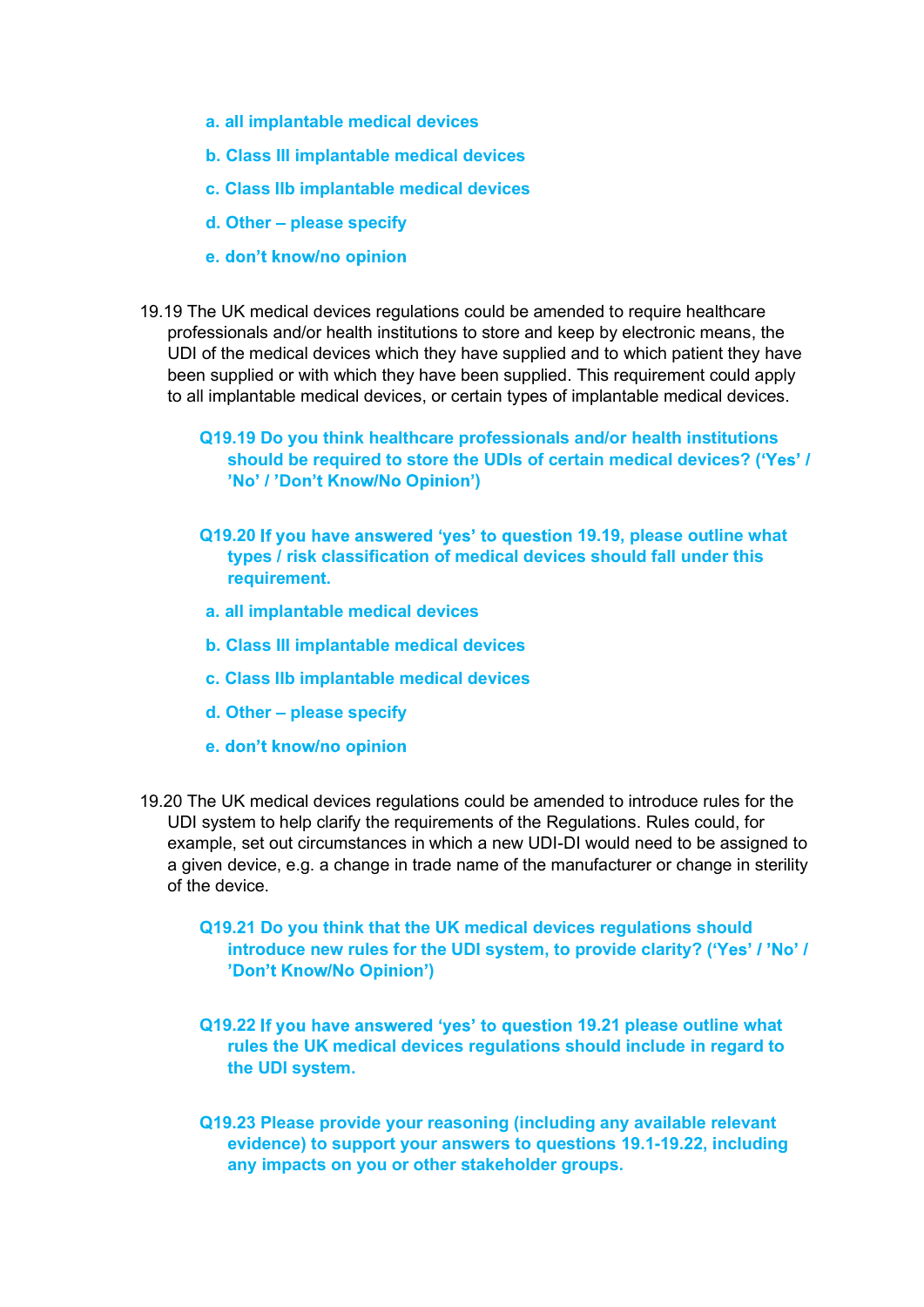#### Section 20 - Great Britain database on medical devices

# **Background**

20.1 We are considering capturing and processing information submitted to MHRA about medical devices (such as registration data, vigilance, post-market surveillance, and market surveillance regarding medical devices) in a series of integrated databases (electronic information systems). This would enable the MHRA to bring together all the information about medical devices on the market to ensure enhanced transparency and effective market surveillance activities.

# Possible Changes and Questions

- Q20.1 Do you think that we should introduce the proposal outlined in paragraph 20.1? ('Yes' / 'No' / 'Don't Know/No Opinion')
- Q20.2 Please provide your reasoning (including any available relevant evidence) to support your answer to question 20.1, including any impacts on or implementation considerations for you or other stakeholder groups.

#### Section 21 - Registration of medical devices

#### **Background**

- 21.1 Under the Medical Devices Regulations 2002 (SI 2002 No 618, as amended) (UK medical devices regulations), all medical devices (including IVDs) need to be registered with the MHRA before being placed on the UK market in line with grace periods in the Regulations.
- 21.2 When registering a medical device with the MHRA, manufacturers or their UK Responsible Person currently need to provide the address of their registered place of business and a description of each category of medical device concerned. However, MHRA also asks for further information about the medical device on a voluntary basis as detailed in our guidance.
- 21.3 The registration database could be expanded to collect more detailed information about medical devices on the UK market. The MHRA, Approved Bodies, economic operators, healthcare professionals and the public would then have access to detailed medical device information which in turn would enhance their ability to make informed decisions about the use of or supply of a device.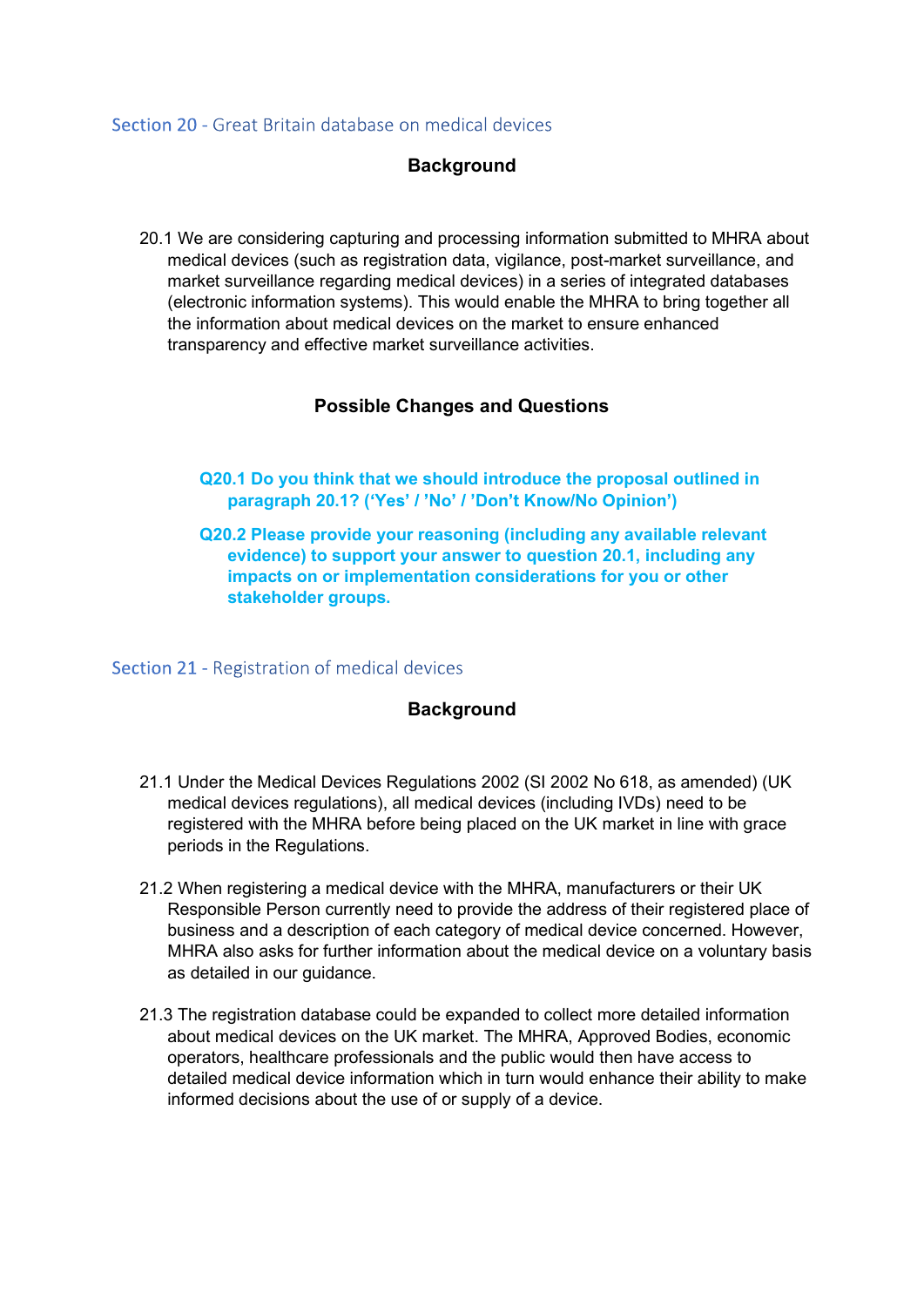### Possible Changes and Questions

#### Expansion of data required at point of medical device registration

- 21.4 The UK medical devices regulations could be revised to expand the required information that manufacturers or their UK Responsible Person (UKRP) (if any) must provide to MHRA before a medical device is placed on the UK market. They could be required to provide the information set out in List One (at the end of this section) to the MHRA.
	- Q21.1 Do you think manufacturers should be required to provide the information in List One (at end of this Section) to the MHRA upon medical device registration? ('Yes' / 'No' / 'Don't Know/No Opinion' / 'Some - please specify which aspects')

#### Q21.2 Please specify any changes proposed and your rationale in relation to question 21.1.

- 21.5 Currently, only UK-based manufacturers or UK Responsible Persons are permitted to submit information to the MHRA registration database. Given the extra information that may need to be submitted to the registration database (see section 21.4 above), the MHRA is considering permitting other parties to submit information such as non-UK based manufacturers.
	- Q21.3 Which of the following entities should be permitted to submit device registration information to MHRA (select all that apply):
		- a. UKRPs and UK-based manufacturers (current requirement)
		- b. non-UK based manufacturers
		- c. authorised third party submitters
		- $d.$  other  $-$  please specify

Q21.4 What mechanisms should be in place to submit data?

- a. web form
- b. machine-to-machine (e.g. HL7 etc)
- $c.$  other  $-$  please specify

#### Transitional arrangements

21.6 The UK medical devices regulations could set out timeframes for when medical device registration details need to be updated to include the additional required information. This could be phased in with different timeframes for completion depending on medical device class, in a similar manner to the registration requirements introduced earlier this year (detailed in MHRA guidance here).

Q21.5 Please outline the timeframes that you think should apply to this additional registration information.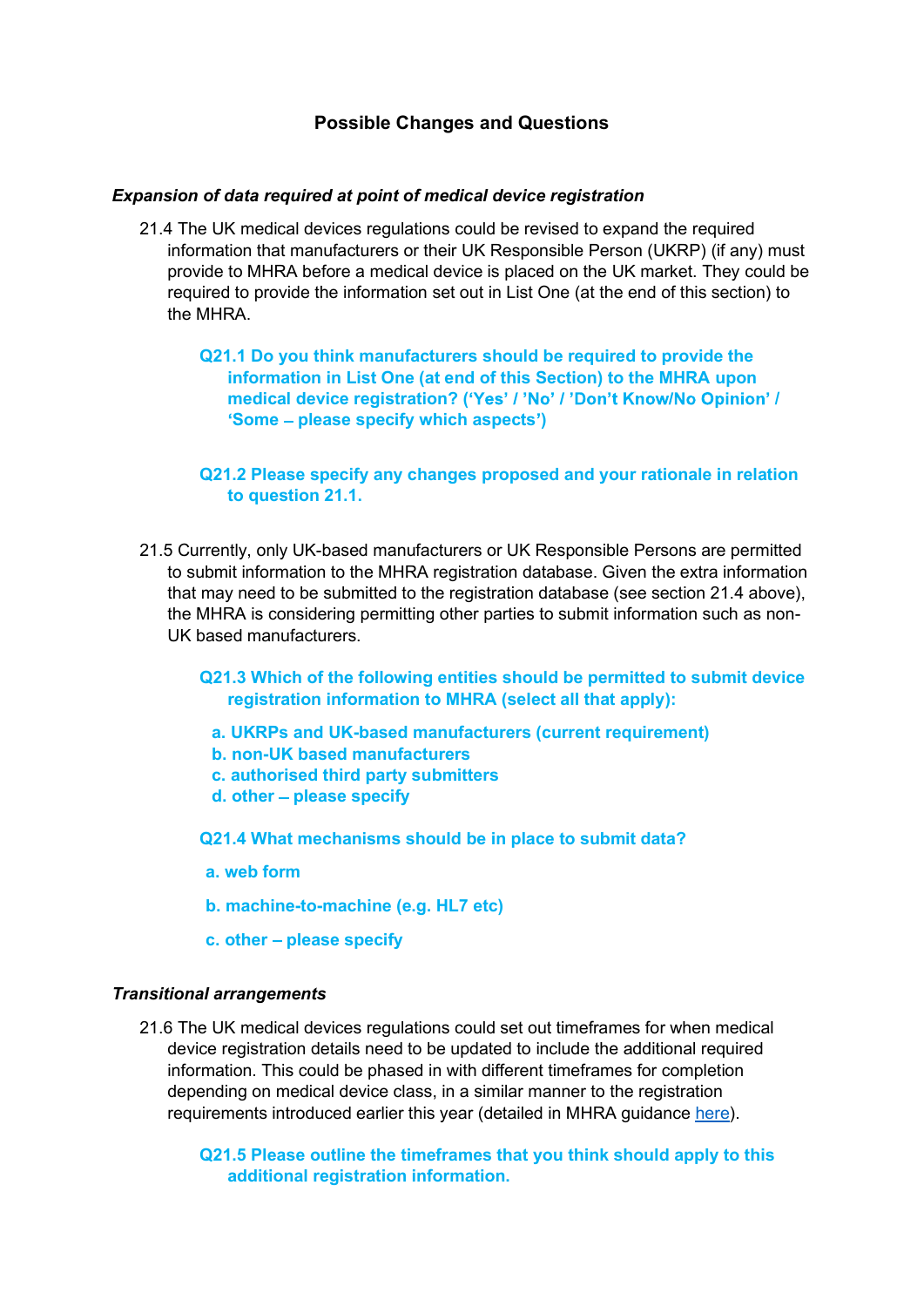#### Disclosure of medical device registration information

- 21.7 The UK medical devices regulations could set out that MHRA may ensure that information submitted to it by medical device manufacturers and their UK Responsible Persons (UKRP) and/or other economic operators set out in List One below in this section is published and accessible to the public free of charge subject to relevant data protection requirements. This would mean that a member of the public could search the MHRA's register for detailed information on a medical device.
	- Q21.6 Should the information that the MHRA gathers at the point of medical device registration be made publicly available via a website or similar platform? ('Yes' / 'No' / 'Don't Know/No Opinion')
	- Q21.7 If you have answered 'yes' to question 21.6, please outline what information should be shared and provide your rationale and key considerations or limitations (please note sharing of information would be subject to UK GDPR requirements).

#### Registration of medical devices pre-market approval

21.8 The UK medical devices regulations could include a requirement for manufacturers to register with the MHRA and submit the information in List One below, before applying to an Approved Body for conformity assessment (where required). During the application process manufacturers could be required to provide their MHRA registration account number to the Approved Body, so that the Approved Body can verify medical device registration.

Chapter 6, Section 26 sets out proposals for Approved Bodies to input information about the status of conformity assessment certificates they have issued into the device registration system. Please see Chapter 6, Section 26 to provide comments on this.

#### Q21.8 Do you think the UK medical devices regulations should include a requirement for manufacturers to register with the MHRA before applying to an Approved Body for conformity assessment and for the Approved Body to verify this registration? ('Yes' / 'No' / 'Don't Know/No )

#### Information updates

21.9 The UK medical devices regulations could be amended to require that, within a specified time period (for example, 30 days) of any change occurring to the information submitted by the economic operator, that economic operator should update that information in MHRA's registration system.

Q21.9 Should economic operators be given up to 30 days to update an MHRA registration record after a change has been made to a device's registration details? ('Yes' / 'No' / 'Don't Know/No Opinion')

Q21.10 Please provide reasoning to support your answer to question 21.9.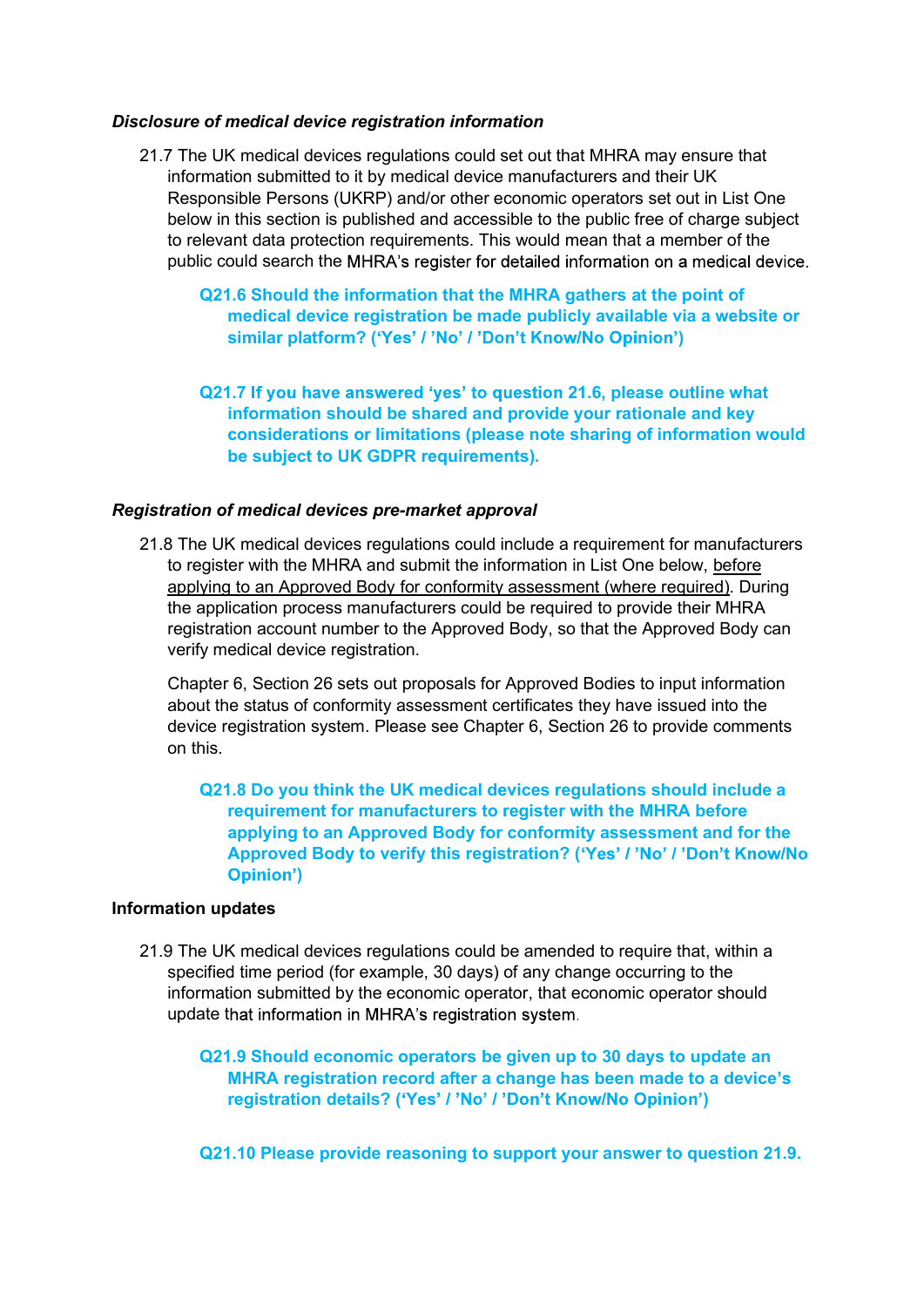- 21.10 The UK medical devices regulations could require the economic operator to<br>confirm the accuracy of any data they have submitted to the MHRA registration<br>system no later than one year after submission of the informatio confirm the accuracy of any data they have submitted to the MHRA registration system no later than one year after submission of the information, and then every second year thereafter.
	- Q21.11 Do you think the UK medical devices regulations should include a requirement for economic operators to confirm all data submitted in their registration one year after submission and then every second year thereafter? ('Yes' / 'No' / 'Don't Know/No Opinion')
	- Q21.12 How should economic operators be identified within the MHRA registration system?:
	- a. MHRA generated reference number (not internationally recognised)
	- b. DUNs (internationally recognised external reference)
	- c. GLN (internationally recognised external reference)
	- d. other (please specify)

For questions on registration requirements for health institutions please see Chapter 3, Section 8.

#### Q21.13 Please provide your reasoning (including any available relevant evidence) to support your answers to questions 21.1-21.12, including any impacts on you or other stakeholder groups.

# List One - Information that could be submitted to the MHRA registration / UDI system (not an exhaustive list)

- 1. Type of economic operator, for example manufacturer, UK responsible person, importer
- 2. Name, address and contact details of the economic operator (include the trade name if applicable)
- 3. Name address and contact details of the person or persons responsible for regulatory compliance
- 4. Type, number and expiry date of the certificate issued by the approved body and the name or identification number of that approved body
- 5. Other countries in which the medical device is or has been placed on the market or made available
- 6. Risk class of the medical device
- 7. Remanufactured single-use medical device (y/n)
- 8. Reprocessed single-use medical device (y/n)
- 9. Presence of a substance which, if used separately, may be considered to be a medicinal product and name of that substance
- 10. Presence of a substance which, if used separately, may be considered to be a medicinal product derived from human blood or human plasma and name of this substance
- 11. (For IVDs) Presence of tissues or cells of human origin, or their derivatives (y/n)
- 12. Where applicable, the reference number of the clinical investigation / performance study or investigations / studies conducted in relation to the medical device